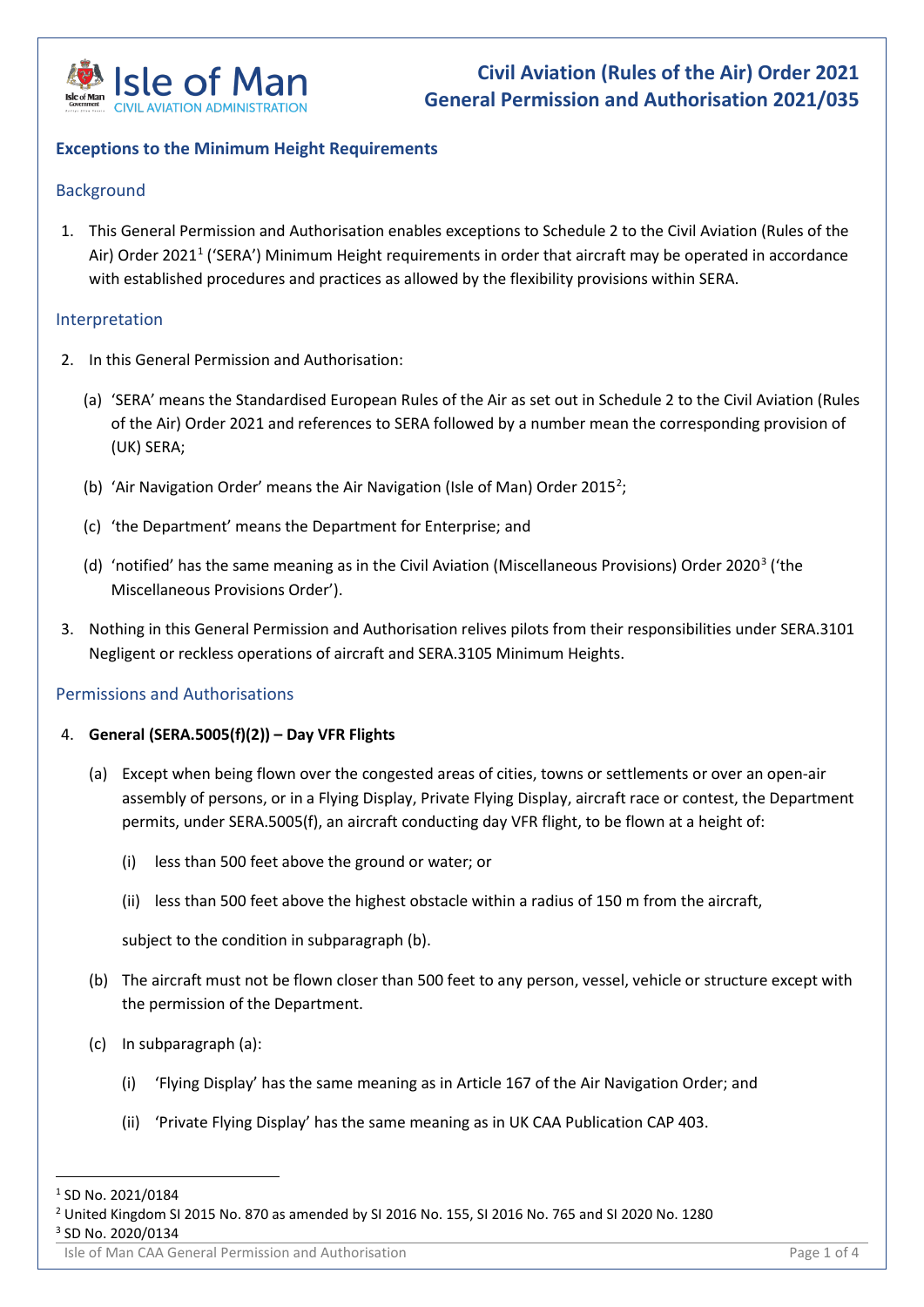### 5. **General (SERA.5005(c)(5)(ii)) – Night VFR Flights**

- (a) The Department authorises, under SERA.5005(c)(5), an aircraft conducting night VFR flight, as specified in SERA.5005(c)(5)(ii), to be flown below a level which is 1,000 feet above the highest obstacle located within 8 km of the estimated position of the aircraft, subject to the conditions in subparagraph (b).
- (b) The aircraft must be flown:
	- (i) at a height not less than 1,000 feet above the highest obstacle within a radius of 600 m from the aircraft when over the congested areas of cities, towns or settlements or over an open-air assembly of persons; and
	- (ii) elsewhere than as specified in (i), at a height of more than 500 feet above the ground or water, or 500 feet above the highest obstacle within a radius of 150 m from the aircraft.

## 6. **Special Visual Flight Rules (Special VFR) Flight and Notified Route (SERA.5005(c) and 5005(f))**

- (a) The Department authorises and permits, under SERA.5005(c) and SERA.5005(f), an aircraft to be flown below a level which is 1,000 ft above the highest obstacle within a radius of 600 m from the aircraft over the congested areas of cities, towns or settlements if:
	- (i) it is flying on a Special VFR flight; or
	- (ii) it is operating in accordance with the procedures notified for the route being flown;

subject to the conditions in paragraphs (b), (c) and (d).

- (b) The aircraft must not be flown closer than 500 feet to any person, vessel, vehicle or structure except when necessary for take-off or landing or with the permission of the Department;
- (c) Unless the prior permission of the Department has been obtained, landings may only be made by an aircraft flying under this permission at a licensed aerodrome; and
- (d) Special VFR flight must not be used to facilitate flight below 1000 feet over a congested area in meteorological conditions above the VMC minima.
- (e) In this General Permission and Authorisation "Special Visual Flight Rules (Special VFR) Flight" means a VFR flight cleared by air traffic control to operate within a control zone in meteorological conditions below VMC (as defined in the Miscellaneous Provisions Order).
- (f) In subparagraph (c), 'licenced aerodrome' means an aerodrome licenced under Article 129 of the ANO.

# 7. **Practising Approaches to Landing or Forced Landings and Notified Procedures (SERA.5005(c)(5), SERA.5005(f) & SERA.5015(b))**

The Department authorises and permits, under SERA.5005(c), SERA.5005(f) and SERA.5015(b), an aircraft to be flown below the minimum height requirements specified in SERA.5005 and SERA.5015 if it is flown in accordance with normal aviation practice and is:

- (a) practising approaches to land at or checking navigational aids or procedures at an aerodrome;
- (b) practising approaches to forced landings, other than at an aerodrome and elsewhere than over the congested areas of cities, towns or settlements or over an open-air assembly of persons, and it is not flown closer than 500 feet to any person, vessel, vehicle or structure; or
- (c) flying in accordance with a notified procedure.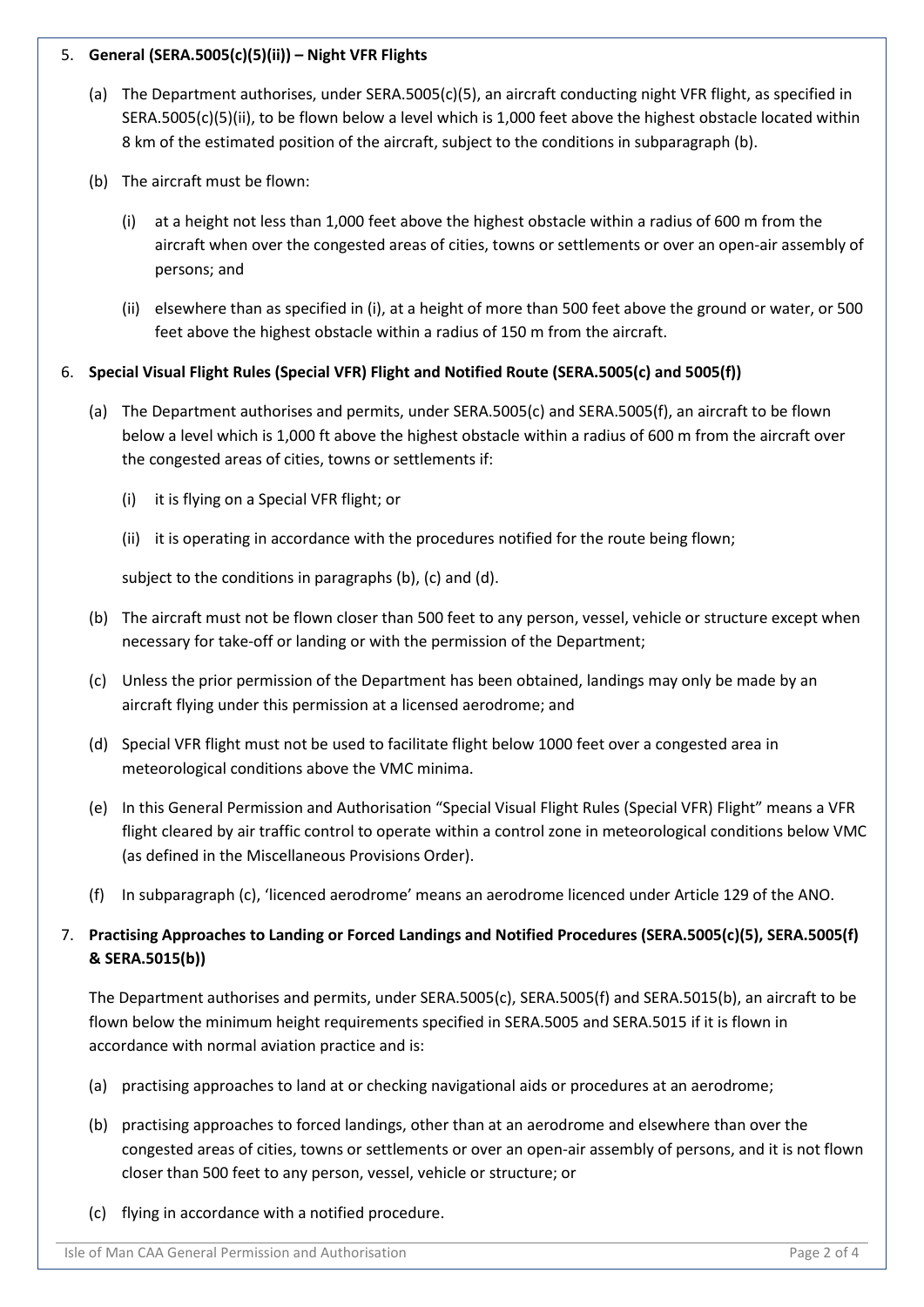### 8. **Glider Hill-Soaring (SERA.5005(f)(2))**

The Department permits, under SERA.5005(f), a glider conducting day VFR flight elsewhere than over the congested areas of cities, towns or settlements or over an open-air assembly of persons, to be flown below 500 feet above the ground or water, below 500 feet above the highest obstacle within a radius of 150 m from the aircraft or closer than 500 feet to any person, vessel, vehicle or structure if it is hill-soaring.

#### 9. **Picking Up and Dropping at an Aerodrome (SERA.5005(f)(2))**

The Department permits, under SERA.5005(f), an aircraft conducting day VFR flight at an aerodrome, to be flown below 500 feet above the ground or water, below 500 feet above the highest obstacle within a radius of 150 m from the aircraft or closer than 500 feet to any person, vessel, vehicle or structure if it is picking up or dropping tow ropes, banners or similar articles.

#### 10. **Manoeuvring Helicopters (SERA.5005(c)(5) & SERA.5005(f)(2))**

- (a) The Department authorises and permits, SERA.5005(c), and SERA.5005(f), a helicopter to be flown below 500 feet above the ground or water, below 500 feet above the highest obstacle within a radius of 150 m from the aircraft or closer than 500 feet to any person, vessel, vehicle or structure if it is conducting manoeuvres, in accordance with normal aviation practice, within the boundaries of an aerodrome, at permitted sites detailed at subparagraph (c) or at other sites if the operator or pilot-in-command of the aircraft has the written permission of the CAA, in each case subject to the condition in subparagraph (b).
- (b) When flying in accordance with this permission the helicopter must not be flown closer than 200 feet to any persons, vessels, vehicles or structures located outside the aerodrome or site.
- (c) Permitted sites are:
	- (i) any helicopter landing site which is the main operating base of a PAOC or AOC operator;
	- (ii) any helicopter landing site used by an AOC operator for a helicopter A-to-A operation in accordance with the provisions of the operator's operations manual; and
	- (iii) any helicopter landing site located at the premises of a UK CAA-approved aircraft maintenance organisation.
- (d) In subparagraph (c):
	- (i) "AOC operator" means a person holding a valid air operator certificate issued by the UK CAA other than a PAOC operator;
	- (ii) "PAOC" means a person holding a valid Police Air Operator Certificate issued by the UK CAA; and
	- (iii) "A-to-A operation" means a commercial air transport or public transport helicopter operation starting and ending at the same place (as defined in Article 167 of the Air Navigation Order).

#### 11. **Dropping Articles with Department Permission (SERA.5005(f)(2))**

The Department permits, under SERA.5005(f), an aircraft conducting day VFR flight elsewhere than over the congested areas of cities, towns or settlements or over an open-air assembly of persons to be flown below 500 feet above the ground or water, below 500 feet above the highest obstacle within a radius of 150 m from the aircraft or closer than 500 feet to any person, vessel, vehicle or structure if it is flying:

(a) with the permission of the CAA under article 89(2) (b) of the Order (dropping of articles and animals); or